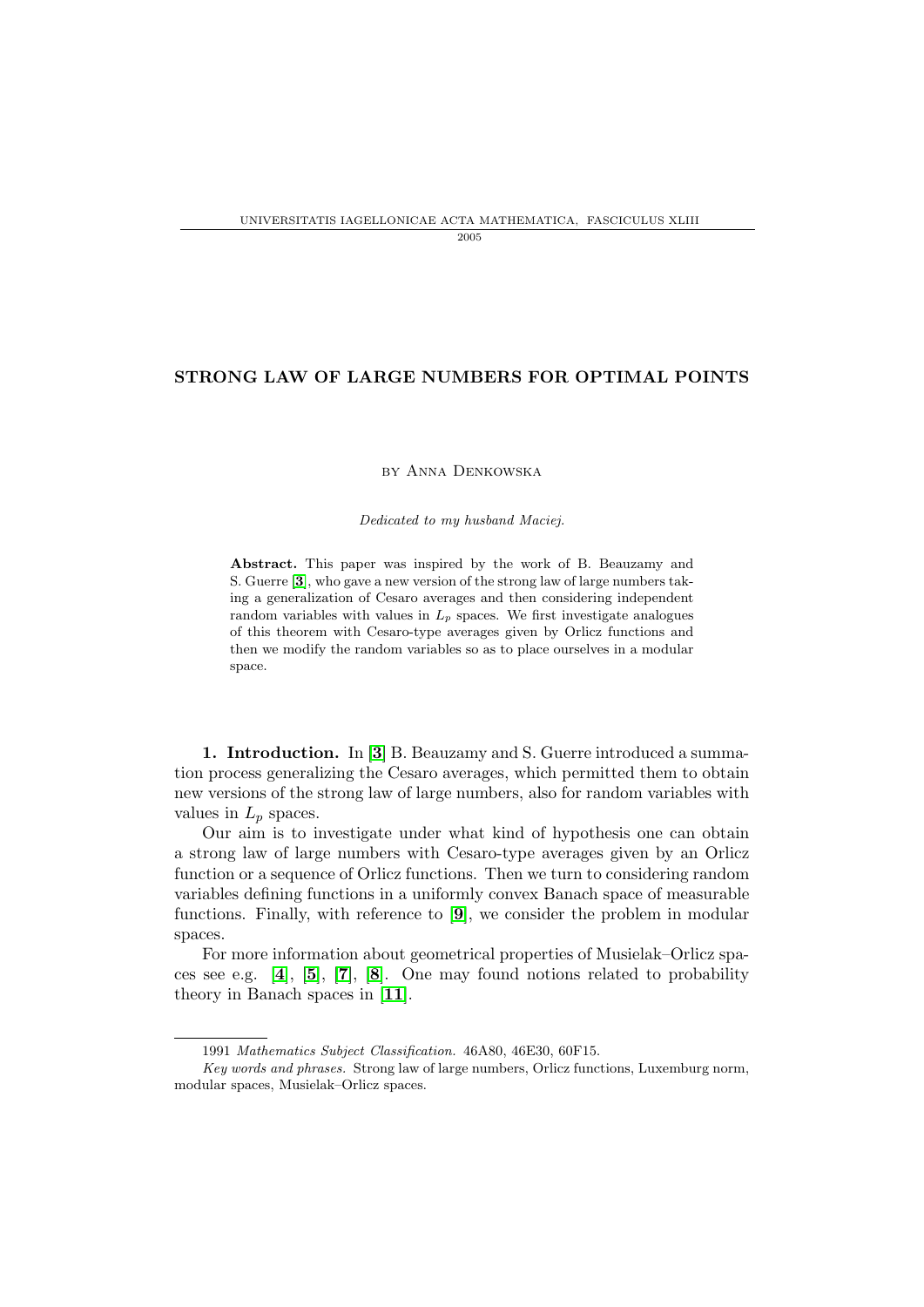Throughout this paper  $(\Omega, A, P)$  denotes a probability space and  $X_1(\omega)$ ,  $X_2(\omega)$ ,... are independent and identically distributed (iid, for short) random variables. Unless stated otherwise, they are supposed to take values in R.

Any function  $\Phi: \mathbb{R}_+ \longrightarrow \mathbb{R}_+$  which is strictly convex, differentiable and such that  $\Phi(0) = 0$  will be called an *Orlicz function*.

Given such a function, for  $t \in \mathbb{R}$  and  $\omega \in \Omega$ , we can define a *Cesaro-type* average of the form

$$
\varphi_n(t,\omega) := \frac{1}{n} \sum_{k=1}^n \Phi(|t - X_k(\omega)|).
$$

Most of the time, we omit the variable  $\omega$  and write simply  $\varphi_n(t)$  instead of  $\varphi_n(t,\omega)$  as long as it does not lead to confusion. This function  $\varphi_n(t)$  may be regarded as a kind of distance from the point  $(X_1(\omega), \ldots, X_n(\omega)) \in \mathbb{R}^n$  to the diagonal.

Observe that whenever  $\omega$  is fixed,  $\varphi_n(t)$  is a strictly convex function such that there is the unique point  $S_n(\omega)$  in which  $\varphi_n(t)$  attains its minimum. This obviously defines a new random variable. It has analogous properties to these described in [[3](#page-15-0)].

Remark now that if we assume that the expectation

<span id="page-1-0"></span>
$$
E(\Phi'(|X_k(\omega)|)\operatorname{sgn}(X_k(\omega)))=0,
$$

then

$$
(*) \qquad \frac{\partial}{\partial t} \varphi_n(t,\omega)\big|_{t=0} = \varphi'_n(0,\omega) = \frac{1}{n} \sum_{k=1}^n \Phi'(|X_k(\omega)|) \operatorname{sgn}(X_k(\omega)) \xrightarrow{1} 0,
$$

applying the standard (Khintchine's) strong law of large numbers (here the ar- $\overrightarrow{1}$  denotes convergence with probability 1, i.e. almost surely). Indeed, in the strong law of large numbers there is  $\frac{P_1 + ... + P_n}{n} \xrightarrow{1} 0$  for iid random variables  $P_n$  such that  $E(P_n) = 0$ . It is clear that  $\Phi'(|X_n(\omega)|)$ sgn $(X_n(\omega))$  satisfy these assumptions.

On the other hand, from the convexity of  $\varphi_n(t)$  we obtain

$$
(**) \qquad 0 \leq \varphi_n(0,\omega) - \varphi_n(S_n(\omega),\omega) \leq |S_n(\omega)| \cdot |\varphi'_n(0,\omega)|,
$$

(since the graph of a convex function is contained in the upper half plane delimited by any of its supporting lines).

We finally define

$$
\delta_M(\varepsilon):=\inf\biggl\{1-\frac{2\Phi(\frac{x+y}{2})}{\Phi(x)+\Phi(y)};\ x,y\in\mathbb{R}_+,\ x,y\leq M,\ \mid x-y\mid\geq\varepsilon\biggr\}.
$$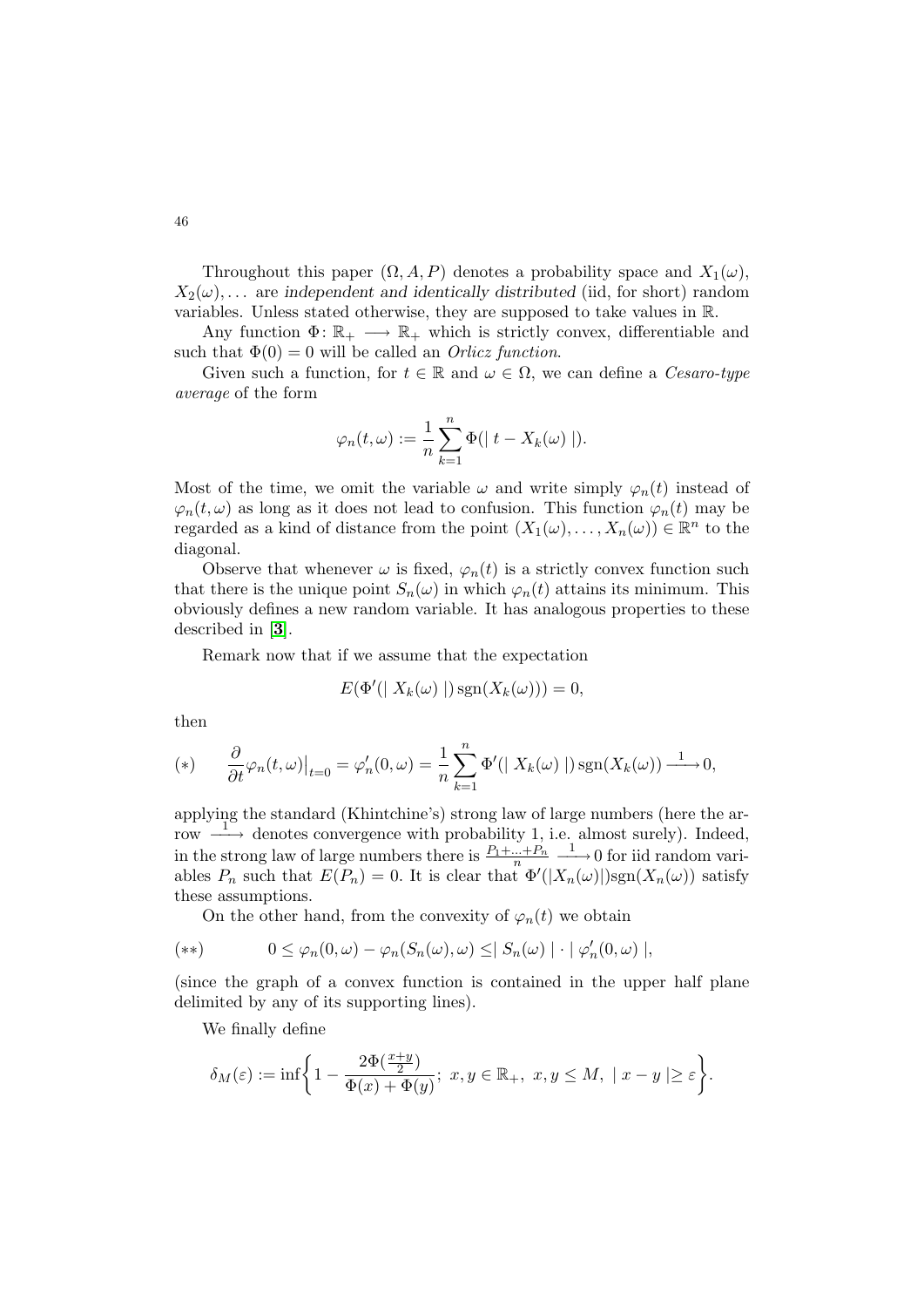Since  $\Phi$  is strictly convex, there is  $\Phi(\frac{x+y}{2}) < \frac{\Phi(x)+\Phi(y)}{2}$  $\frac{+\Phi(y)}{2}$ , and so  $\frac{2\Phi(\frac{x+y}{2})}{\Phi(x)+\Phi(y)} < 1$ . Thus,  $\delta_M(\varepsilon) > 0$ , since the infimum is taken on a compact set.

The inequality  $1 - \frac{2\Phi(\frac{x+y}{2})}{\Phi(x)+\Phi(y)} \ge \delta_M(\varepsilon)$  is obvious and it is equivalent to

$$
(***) \qquad \Phi\left(\frac{x+y}{2}\right) \le \frac{1}{2}(1-\delta_M(\varepsilon))(\Phi(x)+\Phi(y)),
$$

for  $x, y \in \mathbb{R}_+$  such that  $x, y \leq M$  and  $|x - y| \geq \varepsilon$ .

2. Strong law of large numbers for Orlicz functions and for modulars. We maintain the notations introduced in the first section and we begin with the following easy lemma:

<span id="page-2-1"></span>LEMMA 2.1. let  $\Phi \colon \mathbb{R}_+ \to \mathbb{R}_+$  be a convex function such that  $\Phi(0) = 0$ . Then for all  $t \geq 0$  and  $\lambda \geq 1$  there is  $\Phi(\lambda t) \geq \lambda \Phi(t)$ .

PROOF. By the convexity of  $\Phi$ ,

$$
\Phi(t) = \Phi\left(\frac{1}{\lambda}(\lambda t)\right) \le \left(1 - \frac{1}{\lambda}\right)\Phi(0) + \frac{1}{\lambda}\Phi(\lambda t),
$$

which gives the result.

Now we turn to proving the following lemma.

<span id="page-2-2"></span>LEMMA 2.2. Suppose that the variables  $X_1(\omega), X_2(\omega), \ldots$  are pointwise bounded. Then

$$
2\delta_M(|S_n(\omega)|)\Phi\left(\left|\frac{S_n(\omega)}{2}\right|\right) \leq \varphi_n(0) - \varphi_n(S_n(\omega)) \leq |\varphi_n'(0)| |S_n(\omega)|,
$$

for a well-chosen  $M = M(\omega) > 0$ .

PROOF. Fix  $\omega \in \Omega$ ,  $n \in \mathbb{N}$  and put  $(m_1, \ldots, m_n) := (X_1(\omega), \ldots, X_n(\omega)) \in$  $\mathbb{R}^n$ . Let s denote the minimum point of  $\varphi_n(t) = \frac{1}{n} \sum_{j=1}^n \Phi(|t-m_j|)$  and suppose that

$$
M > \max\{|s - m_1|, \ldots, |s - m_n|, |m_1|, \ldots, |m_n|\}.
$$

Then by  $(***)$  the following holds for all t small enough:

$$
\Phi\left(\left|\frac{s+t}{2} - m_j\right|\right) \le \frac{1}{2}(1 - \delta_M(|t-s|))(\Phi(|s-m_j|) + \Phi(|t-m_j|)).
$$

Since the latter is equal to

$$
\frac{1}{2}(\Phi(|s-m_j|) + \Phi(|t-m_j|)) - \frac{1}{2}\delta_M(|t-s|)(\Phi(|s-m_j|) + \Phi(|t-m_j|)),
$$

by the convexity of 
$$
\Phi
$$
 we obtain

$$
\Phi\bigg(\bigg|\frac{s+t}{2}-m_j\bigg|\bigg)\leq \frac{\Phi(|s-m_j|)+\Phi(|t-m_j|)}{2}-\delta_M(|t-s|)\Phi\bigg(\bigg|\frac{t-s}{2}\bigg|\bigg).
$$

<span id="page-2-0"></span> $\Box$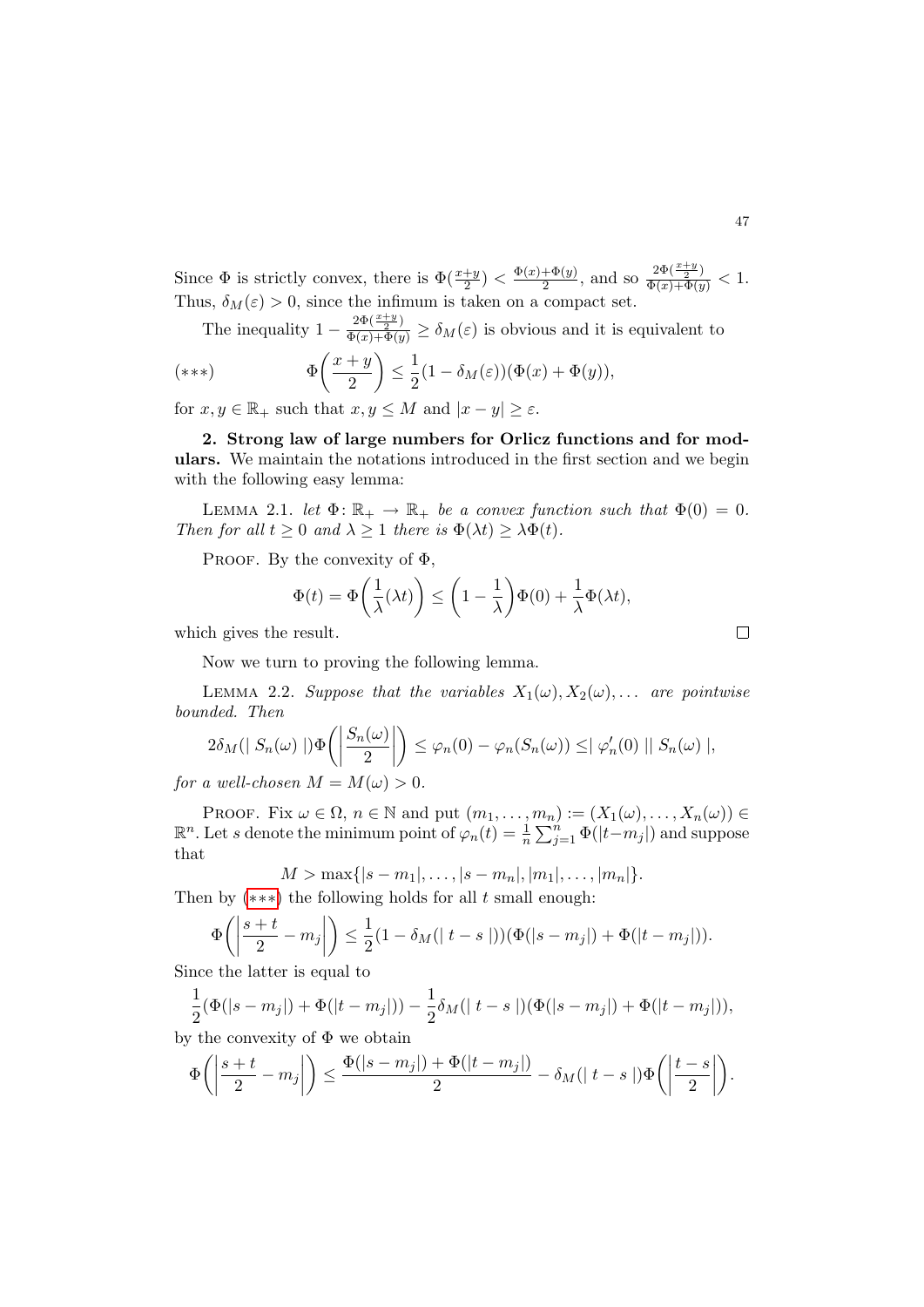Thence (remember that s is the minimum point)

$$
\sum_{j=1}^{n} \Phi(|s - m_j|) \le \sum_{j=1}^{n} \Phi\left(\left|\frac{s+t}{2} - m_j\right|\right) \n\le \sum_{j=1}^{n} \frac{\Phi(|s - m_j|)}{2} + \sum_{j=1}^{n} \frac{\Phi(|t - m_j|)}{2} - n\delta_M(|t - s|) \Phi\left(\left|\frac{t - s}{2}\right|\right).
$$

Dividing by  $n$  we get

$$
\frac{1}{2}\varphi_n(s) \leq \frac{1}{2}\varphi_n(t) - \delta_M(|t-s|)\Phi\left(\left|\frac{t-s}{2}\right|\right),\,
$$

whence

$$
\varphi_n(t) - \varphi_n(s) \ge 2\delta_M(|t-s|) \Phi\left(\left|\frac{t-s}{2}\right|\right).
$$

Since  $s = S_n(\omega)$ , for  $t := 0$  there is

$$
\varphi_n(0) - \varphi_n(S_n(\omega)) \ge 2\delta_M(|S_n(\omega)|) \Phi\left(\left|\frac{S_n(\omega)}{2}\right|\right),
$$

which combined with ([∗](#page-1-0)) ends the proof.

This lemma yields the following counterpart of one of the Beauzamy– Guerre results:

THEOREM 2.3. If 
$$
\Phi : \mathbb{R}_+ \longrightarrow \mathbb{R}_+
$$
 is an Orlicz function and

$$
E(\Phi'(| X_k(\omega) |) \operatorname{sgn}(X_k(\omega))) = 0
$$

for  $k$  = 1, 2,  $\dots$  , and if the iid variables  $X_1(\omega), X_2(\omega), \dots$  are pointwise bounded, then for the minimum point  $S_n(\omega)$  of  $\varphi_n(t,\omega) = \frac{1}{n} \sum_{k=1}^n \Phi(|t - X_k(\omega)|)$ , there is  $S_n(\omega) \longrightarrow 0$ .

PROOF. The statement follows directly from the inequalities which we have just obtained:

$$
2\delta_M(|S_n(\omega)|)\Phi\left(\left|\frac{S_n(\omega)}{2}\right|\right)\leq \varphi_n(0)-\varphi_n(S_n(\omega))\leq |\varphi_n'(0)||S_n(\omega)|.
$$

Indeed,

$$
\frac{2\delta_M(\mid S_n(\omega)\mid) \Phi\big(\big|\frac{S_n(\omega)}{2}\big|\big)}{\mid S_n(\omega)\mid} \leq \mid \varphi_n'(0,\omega)\mid \frac{1}{\cdots} 0,
$$

in view of ([∗](#page-1-0)).

Suppose  $S_n(\omega)$  does not converge to 0 with probability one and set

$$
D := \{ \omega \in \Omega; \ S_n(\omega) \neq 0 \}.
$$

48

 $\Box$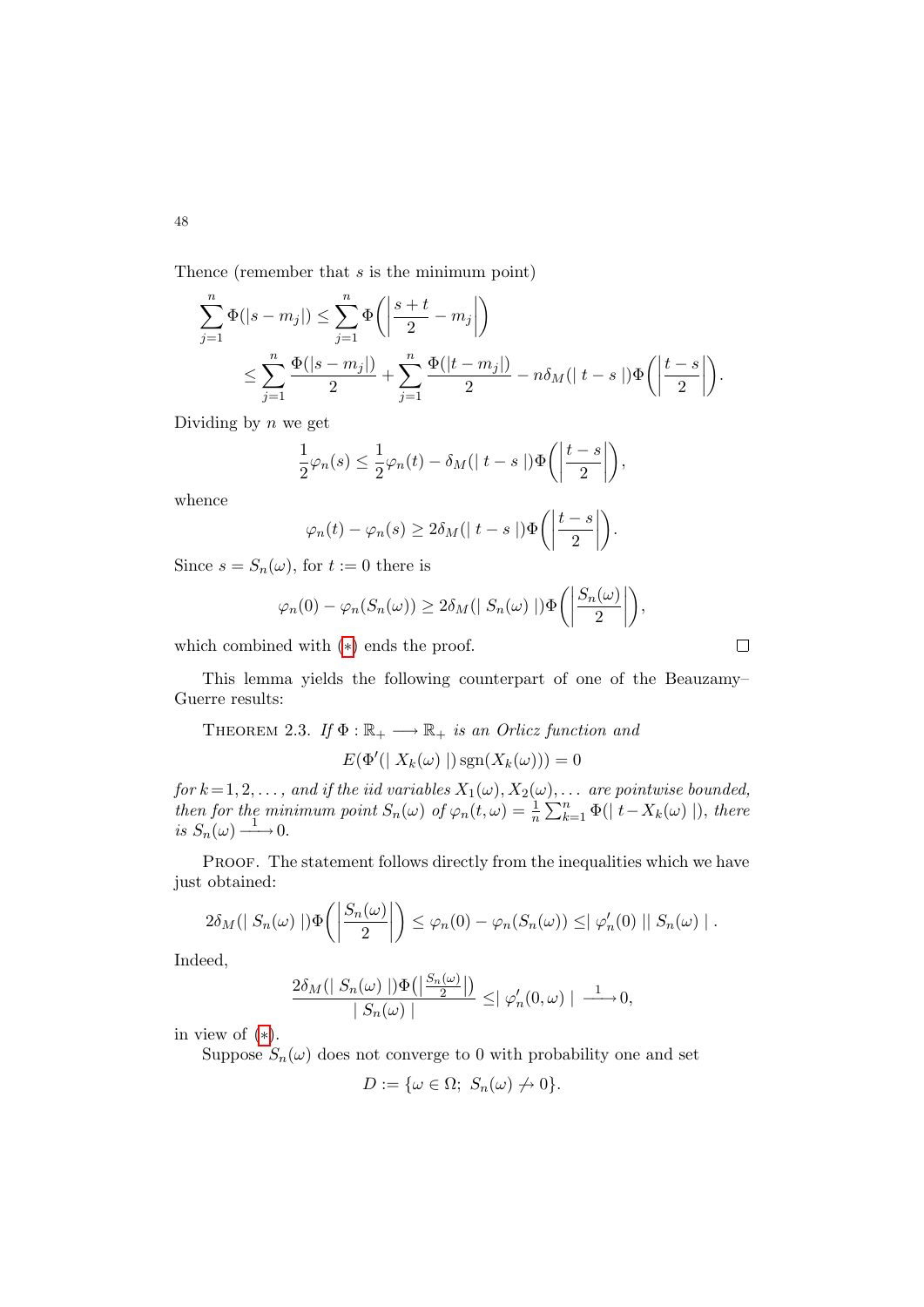Then D is of a positive measure and for each  $\omega \in D$  we can find  $d = d(\omega) > 0$ and a subsequence  $\{S_{n_k}(\omega)\}\$  (with  $k = k(\omega)$ ) such that  $|S_{n_k}(\omega)| \geq d > 0$ . Then by the convexity of  $\Phi$  (cf. Lemma [2.1\)](#page-2-1)

$$
\begin{aligned} |\varphi_{n_k}'(0,\omega)| &\geq \frac{2\delta_M(|S_{n_k}(\omega)|)\Phi\left(\frac{|S_{n_k}(\omega)|}{2}\right)}{|S_{n_k}(\omega)|} \\ &= \frac{2\delta_M(|S_{n_k}(\omega)|)\Phi\left(\frac{|S_{n_k}(\omega)|}{d}\frac{d}{2}\right)}{|S_{n_k}(\omega)|} \\ &\geq \frac{2\delta_M(|S_{n_k}(\omega)|)^{\frac{|S_{n_k}(\omega)|}{d}}\Phi\left(\frac{d}{2}\right)}{|S_{n_k}(\omega)|} \\ &= \frac{2\delta_M(|S_{n_k}(\omega)|)\Phi\left(\frac{d}{2}\right)}{d} \\ &\geq \frac{2\delta_M(d)\Phi\left(\frac{d}{2}\right)}{d} > 0. \end{aligned}
$$

Hence  $\varphi_n(0,\omega) \nrightarrow 0$  on D, which leads to a contradiction.

If we drop the boundedness condition in the last theorem, we have to assume that the numbers

$$
\delta(\varepsilon):=\inf\biggl\{1-\frac{2\Phi(\frac{x+y}{2})}{\Phi(x)+\Phi(y)};\ \, | \,\,x-y\mid\geq\varepsilon,\,\,x,y\in\mathbb{R}_+\biggr\}
$$

are strictly positive for all  $\varepsilon$  small enough (hence for all  $\varepsilon$ ), which is true for uniformly convex functions. Then the following theorem holds.

THEOREM 2.4. Let  $\Phi$  be an Orlicz function and  $X_1(\omega), X_2(\omega), \ldots$  a sequence of iid random variables such that

$$
E(\Phi'(| X_k(\omega) |) \operatorname{sgn}(X_k(\omega))) = 0.
$$

If  $\delta(\varepsilon) > 0$  holds for any  $\varepsilon > 0$  and  $S_n(\omega)$  are the minimum points of the function

$$
\varphi_n(t,\omega) = \frac{1}{n} \sum_{k=1}^n \Phi(|t - X_k(\omega)|),
$$

then  $S_n(\omega) \longrightarrow 0$ .

PROOF. It is analogous to the previous one and so we omit it here.  $\Box$ 

Example 2.5. For some kind of Orlicz functions the boundedness of the random variables is not a necessary condition and we are automatically in the

 $\Box$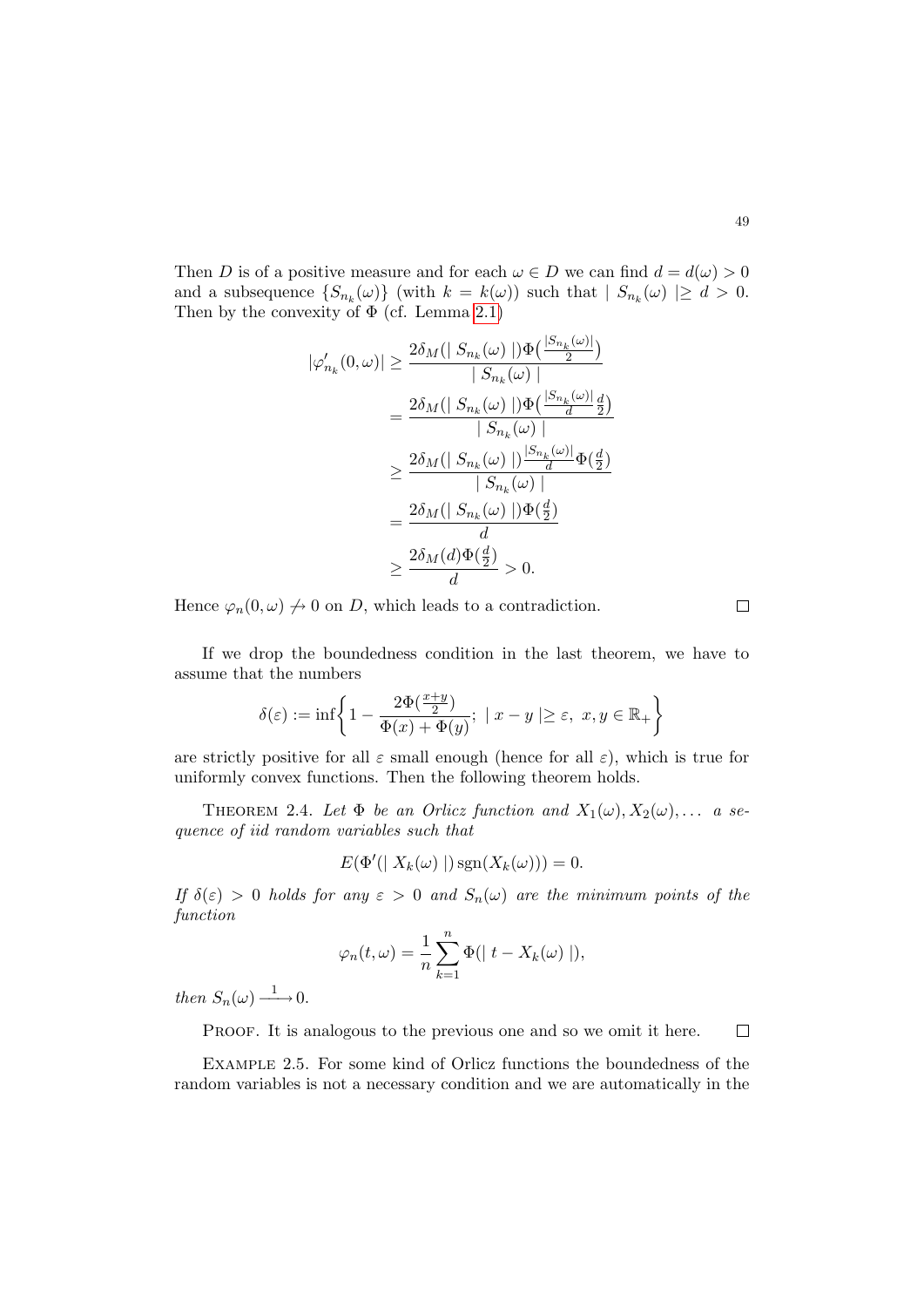setting of the first theorem. Consider  $\Phi(t) = t^p$  for  $t \in \mathbb{R}_+$ ,  $p > 1$ . We compute

$$
1 - \frac{2(\frac{x+y}{2})^p}{x^p + y^p} = 1 - \frac{\left(\frac{x+y}{2(x+y)}\right)^p}{\left(\frac{x}{x+y}\right)^p + \left(\frac{y}{x+y}\right)^p} = 1 - \frac{2\left(\frac{x}{2(x+y)} + \frac{y}{2(x+y)}\right)^p}{\left(\frac{x}{x+y}\right)^p + \left(\frac{y}{x+y}\right)^p}.
$$

So there is

$$
\begin{aligned} &\inf\bigg\{1-\frac{2\Phi(\frac{x+y}{2})}{\Phi(x)+\Phi(y)};\ x,y\in\mathbb{R}_+ \ |x-y|\ge \varepsilon\bigg\}\\ &=\inf\bigg\{1-\frac{2\Phi(\frac{x+y}{2})}{\Phi(x)+\Phi(y)};\ x,y\in\mathbb{R}_+ \ |x-y|\ge \varepsilon,\ x\le 1,y\le 1\bigg\}. \end{aligned}
$$

Example 2.6. Among Orlicz functions such that

$$
\inf\biggl\{1-\frac{2\Phi(\frac{x+y}{2})}{\Phi(x)+\Phi(y)};\ x,y\in\mathbb{R}_+\;|x-y|\geq\varepsilon\biggr\}=0,
$$

there are functions  $\Phi$  having an oblique asymptote, e.g.

$$
\Phi(x) := \frac{ax^n}{bx^{n-1} + c}, \quad a \neq 0, \ n \in \mathbb{N}.
$$

Indeed, if one takes  $x = 0, y > 0$ , then

$$
\frac{2\Phi(\frac{x+y}{2})}{\Phi(x)+\Phi(y)}=\frac{2\Phi(\frac{y}{2})}{\Phi(y)}=\frac{2a(\frac{y}{2})^n[by^{n-1}+c]}{[b(\frac{y}{2})^{n-1}+c]ay^n}=1.
$$

Example 2.7. There exist Orlicz functions without oblique asymptotes but for which  $\delta(\varepsilon) = 0$ . One can easily construct an example of such a function starting from the function  $t^p$  with  $p > 1$ . The idea is first to take a sequence of disjoint intervals. Then to cut out the graph of  $t^p$  above such an interval, replacing it by a curve 'close' to a segment, doing this in such a way that the obtained function  $\Phi$  is still differentiable. Then, obviously,  $\delta(\varepsilon) = 0$ .

EXAMPLE 2.8. Any Orlicz function  $\Phi$  which is uniformly convex gives  $\delta(\varepsilon) > 0$  directly from the definition of uniform convexity, which precisely says that for each  $\varepsilon > 0$  there exists a  $\delta > 0$  such that for any two points satisfying  $|x - y| \ge \varepsilon$ , there is

$$
\Phi\left(\frac{x+y}{2}\right) \le (1-\delta)\left(\frac{\Phi(x)+\Phi(y)}{2}\right).
$$

50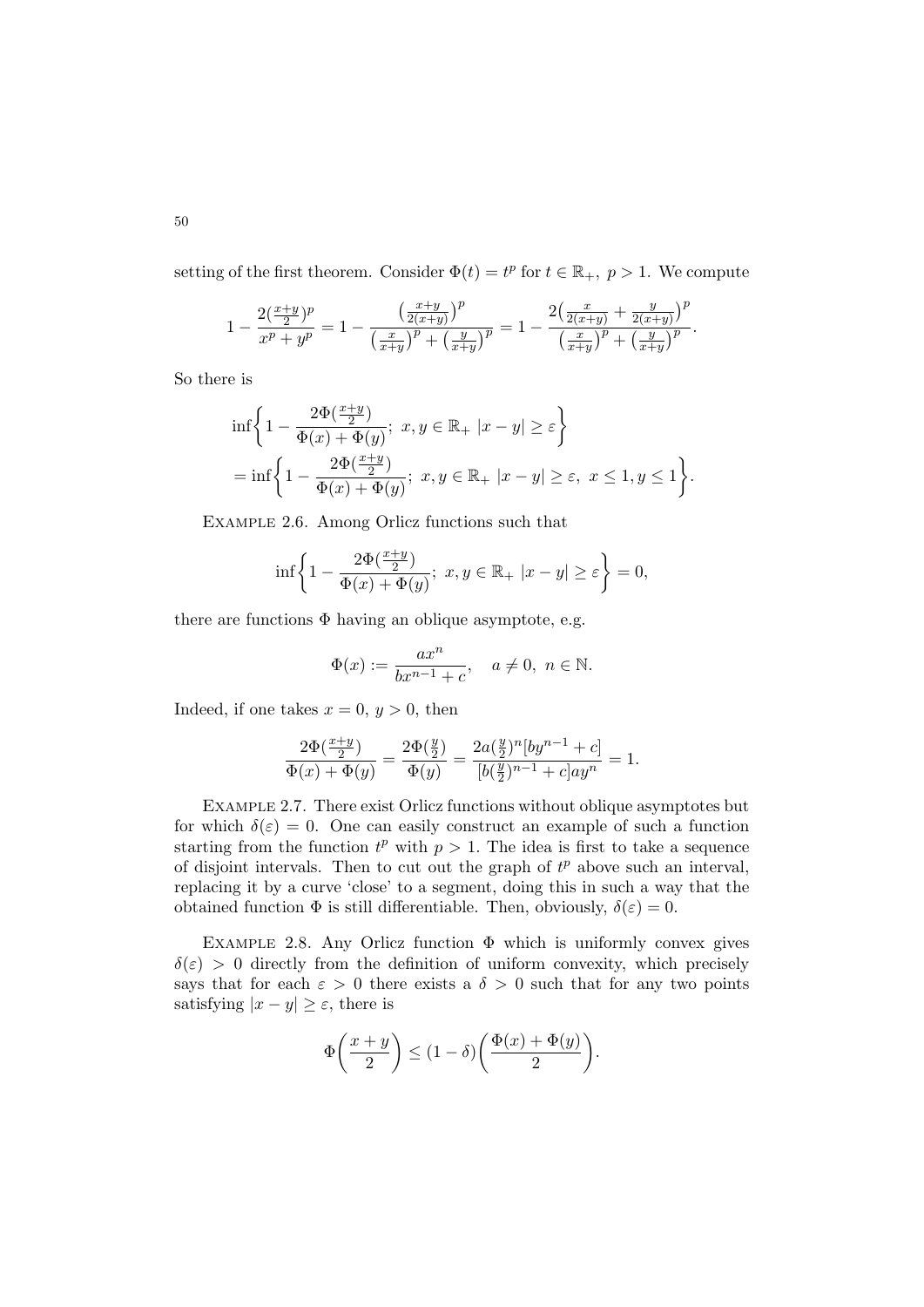We now turn to considering Musielak–Orlicz modulars.

Let now  $\Phi := {\Phi_i}_{i=1}^{\infty}$  be a Musielak–Orlicz function (i.e. all  $\Phi_i$  are Orlicz functions) and put

$$
\rho_{\Phi}^n(x):=\sum_{i=1}^n\Phi_i(\mid x_i\mid)
$$

for a finite sequence  $x = \{x_i\}_{i=1}^n$  of real numbers. Set

$$
\delta^i(\varepsilon) := \inf \bigg\{ 1 - \frac{2\Phi_i(\frac{x+y}{2})}{\Phi_i(x) + \Phi_i(y)}; \ x, y \in \mathbb{R}_+ \ | \ x - y \ge \varepsilon, \ i = 1, \dots, n \bigg\},
$$

and

$$
\delta^{\Phi}(\varepsilon) := \inf \{ \delta^i(\varepsilon), \ i = 1, 2, \dots \}.
$$

Analogously, for any  $M > 0$ , we define  $\delta_M^{\Phi}(\varepsilon)$ .

Finally, if

$$
\varphi_n(t,\omega) := \frac{1}{n} \rho_{\Phi}^n((t,\ldots,t) - (X_1(\omega),\ldots,X_n(\omega)),
$$

then it is a strictly convex function with a (unique) minimum point (it follows from the fact, that a strictly convex non-decreasing function composed with a convex one is still strictly convex; and if  $f_1, f_2$  are strictly convex functions both having a minimum point, then  $f_1 + f_2$  is strictly convex and has a minimum point, automatically unique).

Obviously

$$
\varphi'_n(0,\omega) = \frac{1}{n} \sum_{i=1}^n \Phi'_i(|X_i(\omega)|) \operatorname{sgn}(X_i(\omega)).
$$

Hence, if the considered variables are independent and such that the variables  $\Phi'_{i}(|X_{i}(\omega)|)$ sgn $(X_{i}(\omega))$  are identically distributed and have expectation zero, then by the strong law of large numbers  $\varphi'_n(0) \stackrel{1}{\longrightarrow} 0$  (compare with  $(*)$ ). Thus the following theorem is true.

THEOREM 2.9. Let  $\{\Phi_i\}_{i=1}^{\infty}$  be a sequence of Orlicz functions and let  $S_n(\omega)$ denote the minimum point of the strictly convex function

$$
\varphi_n(t,\omega) = \frac{1}{n} \sum_{i=1}^n \Phi_i(|t - X_i(\omega)|),
$$

where the random variables  $X_i(\omega)$  are independent and such that the variables  $\Phi'_{i}(|X_{i}(\omega)|)$ sgn $(X_{i}(\omega))$  are identically distributed. Assume that

$$
E(\Phi'_i(|X_i(\omega)|)\mathrm{sgn}(X_i(\omega)))=0, \quad i=1,2,\ldots.
$$

If moreover one of the following conditions is fulfilled: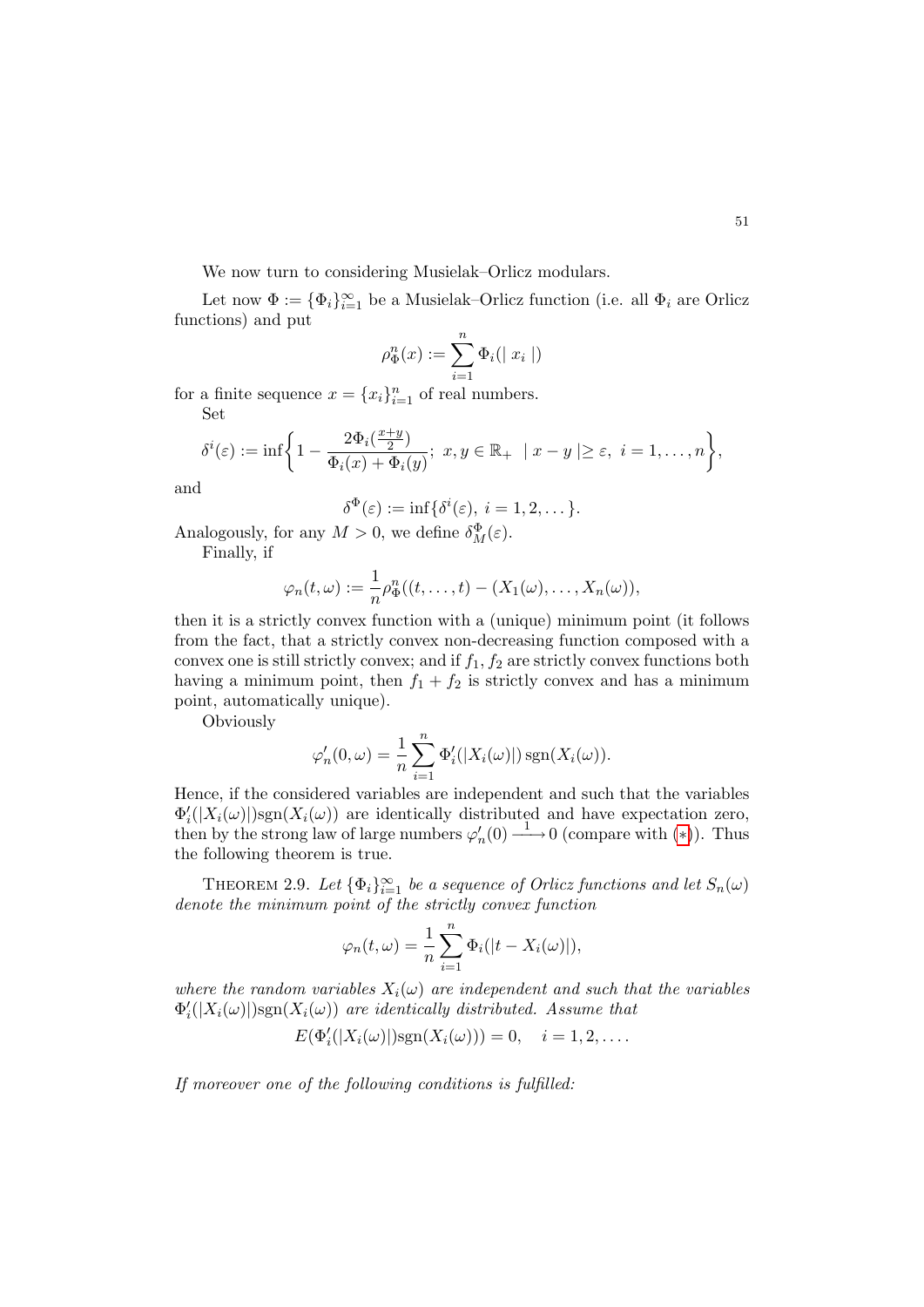- (i)  $\delta^{\Phi}(\varepsilon) > 0$  for any  $\varepsilon > 0$  and the function  $\widetilde{\Phi}(x) := \inf \{ \Phi_i(x); i =$  $1, 2, \ldots$ } is strictly positive for all  $x > 0$ ;
- (ii) the random variables  $X_1(\omega), X_2(\omega), \ldots$  have a common pointwise bound and  $\delta_M^{\Phi}(\varepsilon) > 0$  (which is automatically verified if  $\Phi$  consists of a finite number of different functions  $\Phi_i$ ),

then  $S_n(\omega) \longrightarrow 0$ .

PROOF. Fix  $\omega \in \Omega$ . By the convexity of  $\varphi$ , as earlier we obtain

$$
0 \leq \varphi_n(0) - \varphi_n(S_n(\omega)) \leq |\varphi'_n(0)||S_n(\omega)|.
$$

Executing similar computations as in Lemma [2.2,](#page-2-2) we get

$$
\frac{2\delta^{\Phi}(|S_n(\omega)|)\sum_{i=1}^n \Phi_i(|\frac{S_n(\omega)}{2}|)}{n |S_n(\omega)|} \leq |\varphi'_n(0)|.
$$

Put  $D := {\omega \in \Omega$ ;  $S_n(\omega) \neq 0}$  and suppose that  $P(D) > 0$ . Then for each  $\omega \in D$  we can find  $d = d(\omega) > 0$  and a subsequence  $S_{n_k}(\omega) \geq d, k = 1, 2, \dots$ Thus, by Lemma [2.1,](#page-2-1) for  $\omega \in D$ , there is

$$
\frac{2\delta^{\Phi}(\mid S_{n_k}(\omega)\mid) \sum_{i=1}^{n_k} \Phi_i(\mid \frac{S_{n_k}(\omega)}{2}\mid)}{n_k \mid S_{n_k}(\omega)\mid} \geq \frac{2\delta^{\Phi}(\mid S_{n_k}(\omega)\mid) \frac{|S_{n_k}(\omega)|}{d(\omega)} \sum_{i=1}^{n_k} \Phi_i(\frac{d(\omega)}{2})}{n_k \mid S_{n_k}(\omega)\mid}
$$

$$
\geq \frac{2\delta^{\Phi}(d(\omega))n_k \widetilde{\Phi}(\frac{d(\omega)}{2})}{n_k d(\omega)} > 0.
$$

Hence for  $\omega \in D$  we have found a subsequence  $| \varphi'_{n_k}(0, \omega) | \ge c(\omega) > 0$ . That means that  $| \varphi'_n(0, \omega) | \nrightarrow 0$  for all  $\omega \in D$ , which, D being of a positive measure, leads to a contradiction.  $\Box$ 

3. Minimum points in uniformly convex Banach space. Consider a uniformly convex Banach space  $(X, ||\cdot||)$ , where X is a subspace of  $L_0([a, b])$ , the space of measurable functions, and suppose that  $X$  contains the constants, which we shall denote by  $f_t \equiv t$ .

The following theorem is true.

THEOREM 3.1. In the setting introduced, suppose that the norm is of class  $\mathcal{C}^1$  and  $X^1$ ,  $X^2$ , ... are X-valued independent random variables such that  $||X^n(\omega)|| \leq M = M(\omega), n = 1, 2, \dots$  Let  $S_n(\omega) = f_{S_n(\omega)}$  denote the minimum point of the strictly convex function

$$
\phi_n \colon \mathbb{R} \ni t \mapsto \phi_n(t,\omega) := ||f_t - X^n(\omega)|| \in \mathbb{R}
$$

and suppose that  $\phi'_n(0) \longrightarrow 0$ .

If for all  $t \in \mathbb{R}$  liminf $t_{n \to +\infty} ||f_t - X^n(\omega)|| > 0$  for almost all  $\omega$ , then also  $S_n(\omega) \longrightarrow 0.$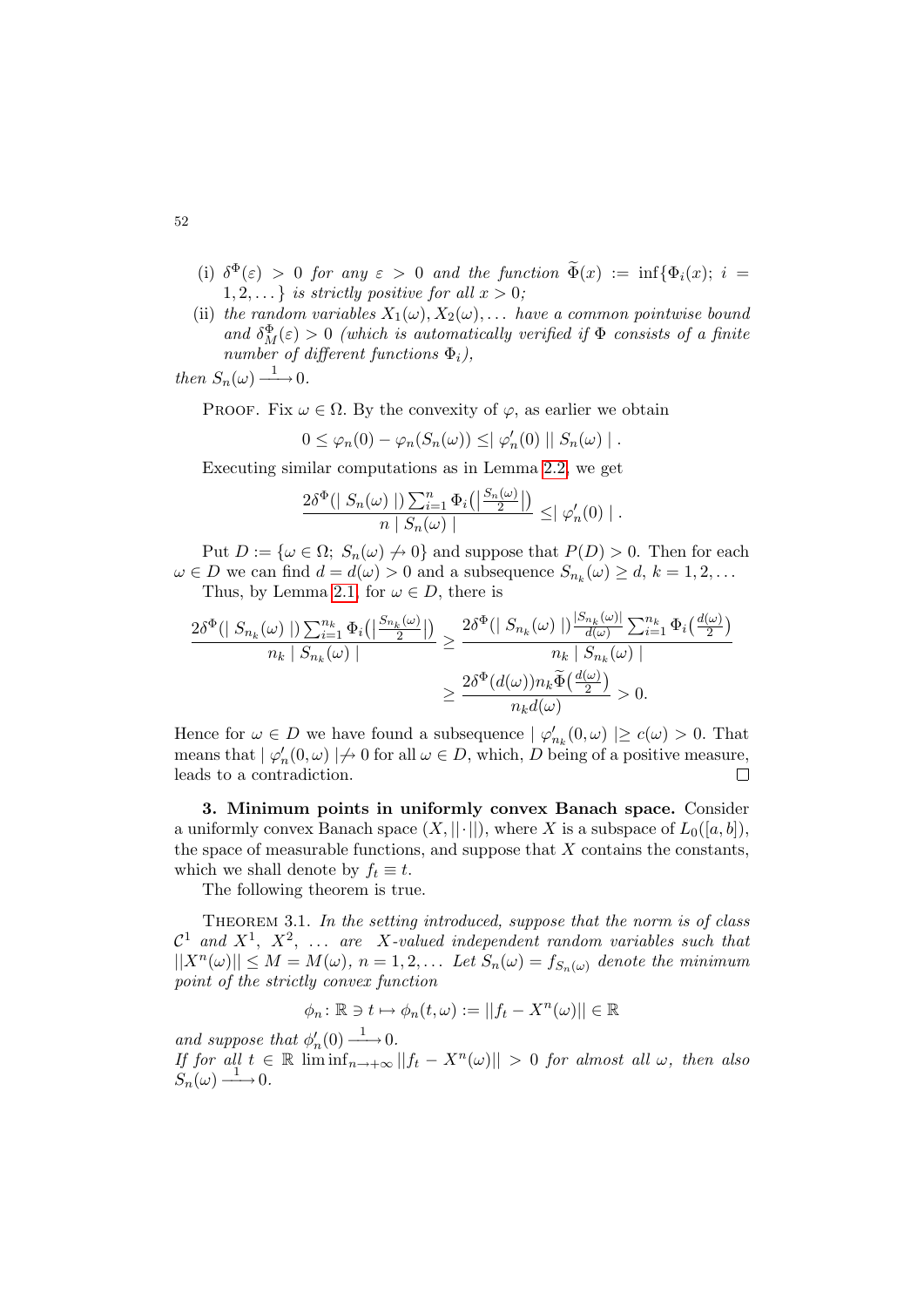PROOF. By the uniform convexity of X, for all  $x_1, x_2 \in X$  with  $||x_1|| =$  $||x_2|| = 1$ , if  $||x_1 - x_2|| \ge \varepsilon$ , then

$$
\left|\left|\frac{x_1+x_2}{2}\right|\right| \leq (1-\delta(\varepsilon)).
$$

For all  $x, y \in X$  such that  $||x|| = ||y|| = d > 0$  put  $x_1 = \frac{x}{||x||}$  i  $x_2 = \frac{y}{||y||}$ . Then we obtain the following characterization of the uniform convexity

$$
||x - y|| \ge \varepsilon \Longrightarrow \left| \left| \frac{x + y}{2} \right| \right| \le \left( 1 - \delta \left( \frac{\varepsilon}{d} \right) \right) \left( \frac{||x|| + ||y||}{2} \right),
$$

which follows from straightforward computation.

Now take  $x, y \in X$  and suppose that  $||y|| \ge ||x|| > 0$ . There exists  $\alpha \in (0, 1]$ such that  $||x|| = ||\alpha y||$ . By the uniform convexity condition we get

$$
||x + \alpha y|| \leq \left(1 - \delta \left(\frac{||x - \alpha y||}{||x||}\right)\right)(||x|| + \alpha ||y||).
$$

Consequently,

$$
||x + y|| \le ||x + \alpha y|| + (1 - \alpha)||y||
$$
  
\n
$$
\le \left(1 - \delta \left(\frac{||x - \alpha y||}{||x||}\right)\right)(||x|| + \alpha||y||) + (1 - \alpha)||y||
$$
  
\n
$$
= \left(1 - \delta \left(\frac{||x - \alpha y||}{||x||}\right)\right)||x|| + \left(1 - \alpha \delta \left(\frac{||x - \alpha y||}{||x||}\right)\right)||y||
$$
  
\n
$$
\le \left(1 - \alpha \delta \left(\frac{||x - \alpha y||}{||x||}\right)\right)(||x|| + ||y||).
$$

Now take  $x_n = S_n(\omega) - X^n(\omega)$  and  $y_n = -X^n(\omega)$ . Since  $S_n(\omega)$  is the element of best approximation among constants for  $X^n(\omega)$ , there holds  $||x_n|| \leq$  $||y_n||$  and we can find  $\alpha_n \in (0,1]$  such that the norms of  $x_n$  and  $\alpha_n y_n$  are equal. By the above inequality we obtain

$$
||S_n(\omega) - 2X^n(\omega)||
$$
  
\n
$$
\leq \left(1 - \alpha_n \delta\left(\frac{||S_n(\omega) - (1 - \alpha_n)X^n(\omega)||}{||S_n(\omega) - X^n(\omega)||}\right)\right)(||S_n(\omega) - X^n(\omega)|| + ||X^n(\omega)||).
$$

Since  $2S_n(\omega)$  is the element of best approximation among constants for  $2X^n(\omega)$ , there also is

$$
2||S_n(\omega) - X^n(\omega)|| \leq ||S_n(\omega) - 2X^n(\omega)||.
$$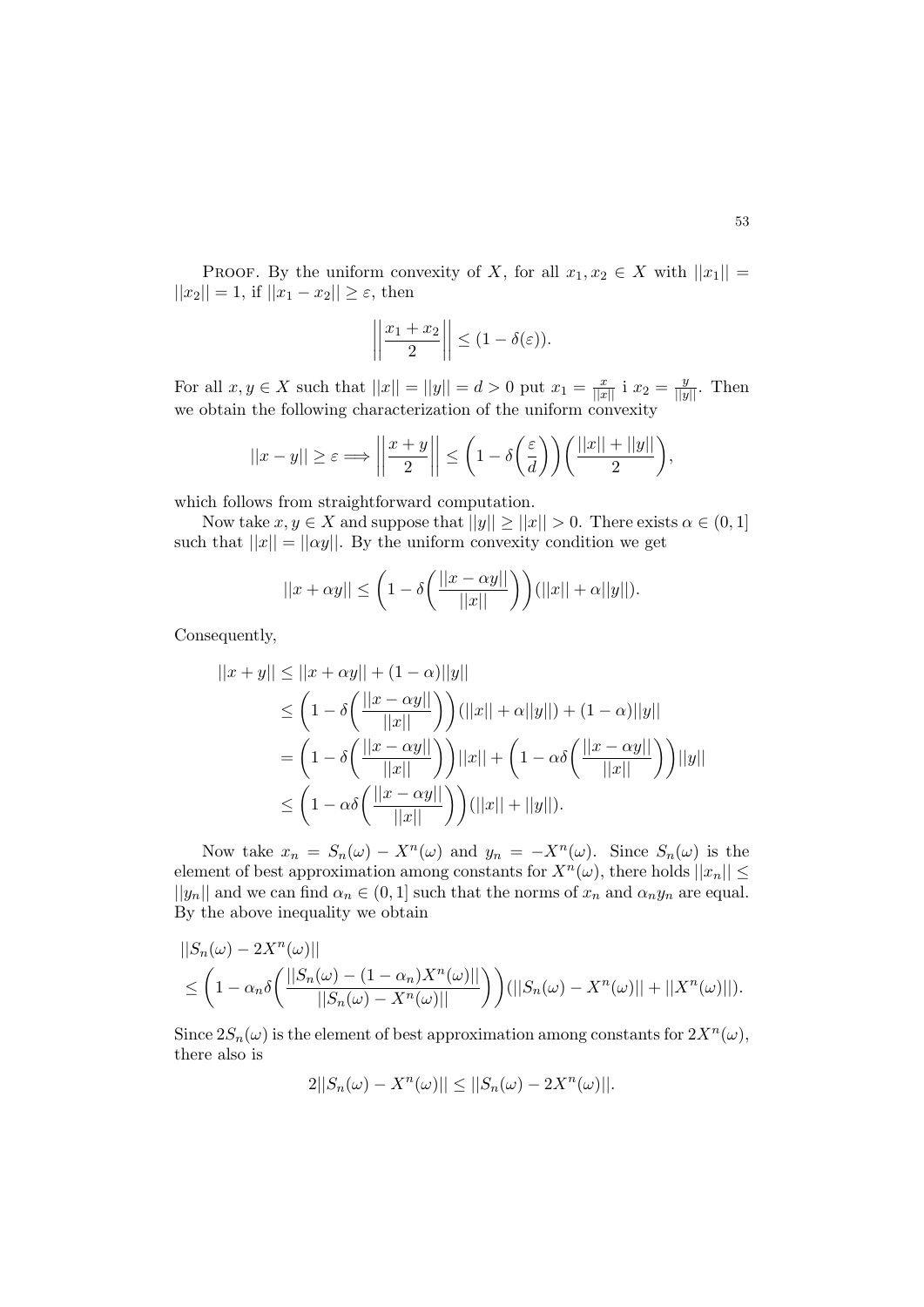On the other hand  $||S_n(\omega) - X^n(\omega)|| + ||-X^n(\omega)|| \ge ||S_n(\omega) - 2X^n(\omega)||$ . Thus we finally obtain

$$
||X^n(\omega)|| - ||S_n(\omega) - X^n(\omega)||
$$
  
\n
$$
\ge \alpha_n \delta \left( \frac{||S_n(\omega) - (1 - \alpha_n)X^n(\omega)||}{||S_n(\omega) - X^n(\omega)||} \right) ||S_n(\omega) - 2X^n(\omega)||.
$$

Observe that on the left-hand side we have in fact  $\phi_n(0,\omega) - \phi_n(S_n(\omega),\omega)$ , which is obviously not greater than  $|\phi'_n(0, \omega)||S_n(\omega)|$  (by the strict convexity of  $\phi_n(\cdot,\omega)$ . Thus

$$
|\phi'_n(0,\omega)||S_n(\omega)| \ge \alpha_n \delta\bigg(\frac{||S_n(\omega) - (1 - \alpha_n)X^n(\omega)||}{||S_n(\omega) - X^n(\omega)||}\bigg)2||S_n(\omega) - X^n(\omega)||.
$$

Set  $D_S := \{\omega \in \Omega; S_n(\omega) \nrightarrow 0\}, D_\phi := \{\omega \in \Omega; \phi'_n(0, \omega) \nrightarrow 0\}$  and  $D := \{\omega \in \Omega; \ \exists n_k \to +\infty: ||S_{n_k}(\omega) - X^{n_k}(\omega)|| \to 0\}.$  By the assumptions, there is  $P(D) = P(D_{\phi}) = 0$ . Thus  $P(D_S) = P(D_S \setminus (D_{\phi} \cup D)).$ 

Suppose that  $P(D_S) > 0$  and take  $\omega \in D_S \setminus (D_{\phi} \cup D)$ . Then there exists  $d = d(\omega) > 0$  and a sequence  $n_k \to +\infty$  such that  $|S_{n_k}(\omega)| \geq d$ . By the choice of  $\omega$ , there is a constant  $c = c(\omega) > 0$  such that  $||S_{n_k}(\omega) - X^{n_k}(\omega)|| \ge c$ .

Since  $||X^n(\omega)|| > 0$ , then  $\alpha_n = \frac{||S_n(\omega) - X^n(\omega)||}{||X^n(\omega)||}$ , and thus  $\alpha_{n_k} \ge \frac{c}{M(\omega)} > 0$ . Observe also that

$$
||S_n(\omega)|| \le ||S_n(\omega) - X^n(\omega)|| + ||X^n(\omega)||
$$
  
= 
$$
||S_n(\omega) - X^n(\omega)|| + \frac{||S_n(\omega) - X^n(\omega)||}{\alpha_n}
$$
  

$$
\le \frac{2||S_n(\omega) - X^n(\omega)||}{\alpha_n},
$$

whence finally

$$
||S_n(\omega) - X^n(\omega)|| \ge \frac{\alpha_n}{2} ||S_n(\omega)|| = \frac{\alpha_n}{2} ||f_1|| \cdot |S_n(\omega)|.
$$

Besides,  $\delta(\varepsilon)$  is decreasing with  $\varepsilon$ ; thus, since  $||S_n(\omega) - X^n(\omega)|| \le ||X^n(\omega)|| \le ||X^n(\omega)||$  $M(\omega)$ , then

$$
\delta\bigg(\frac{||S_n(\omega) - (1 - \alpha_n)X^n(\omega)||}{||S_n(\omega) - X^n(\omega)||}\bigg) \ge \delta\bigg(\frac{||S_n(\omega) - (1 - \alpha_n)X^n(\omega)||}{M(\omega)}\bigg).
$$

Therefore, we obtain

$$
|\phi'_{n_k}(0,\omega)||S_{n_k}(\omega)| \ge \delta \bigg(\frac{||S_{n_k}(\omega) - (1 - \alpha_{n_k})X^{n_k}(\omega)||}{M(\omega)}\bigg) \frac{c^2}{M(\omega)^2}|S_{n_k}(\omega)|.
$$

Since  $\alpha_{n_k} \in (0,1]$ , we may assume (possibly extracting a subsequence) that  $\alpha_{n_k} \to \alpha$ . Obviously,  $\alpha \in [0, 1]$ , but we already know that  $\alpha \neq 0$ .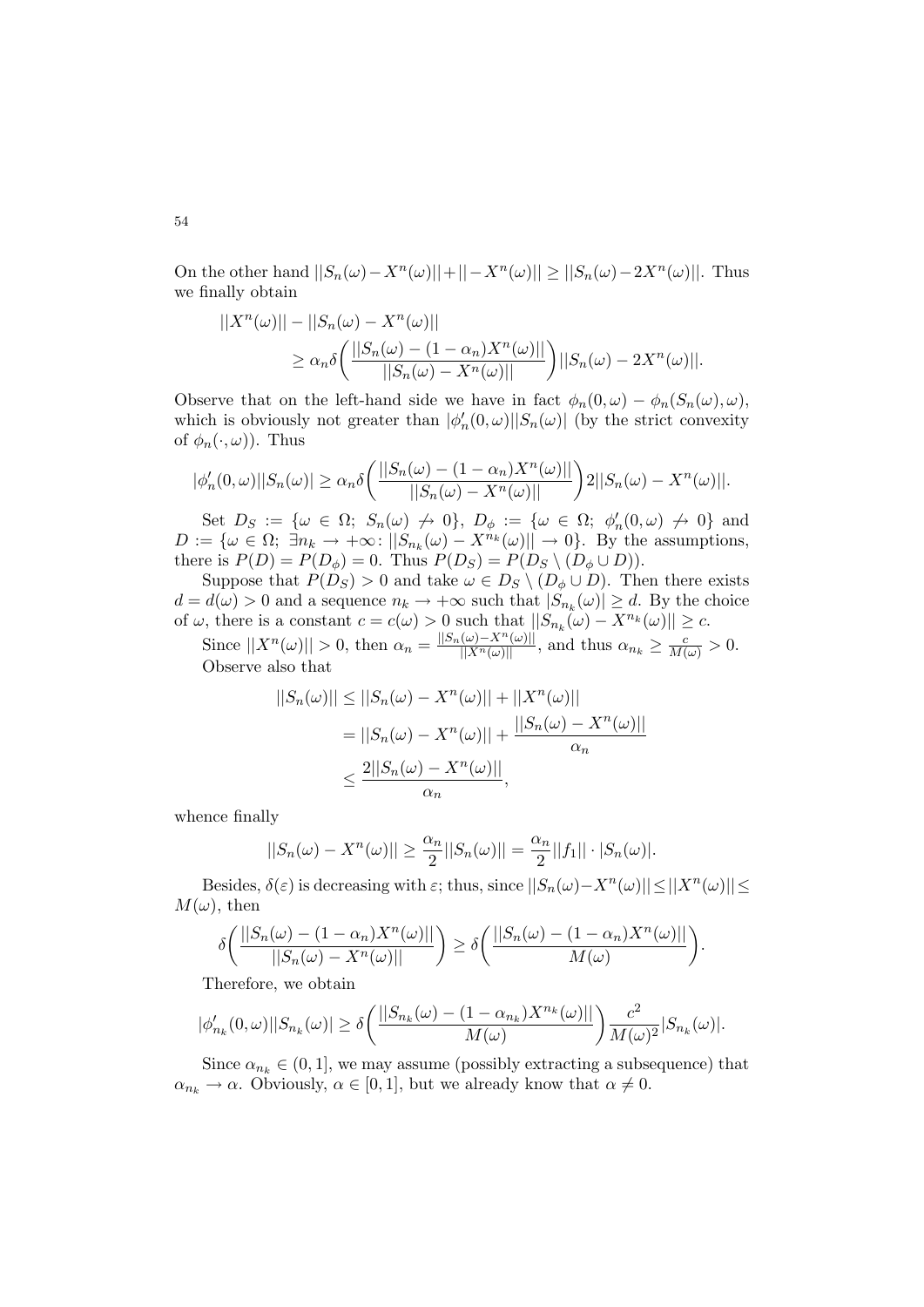If there were  $\alpha = 1$ , then for any sufficiently large k we would obtain

$$
||S_{n_k}(\omega) - (1 - \alpha_{n_k})X^{n_k}(\omega)|| \ge \frac{||S_{n_k}(\omega)||}{2} = \frac{||f_1||}{2}|S_{n_k}(\omega)|
$$
  

$$
\ge \frac{||f_1||}{2}d =: N(\omega).
$$

On the other hand, if  $\alpha < 1$ , then in view of the fact that

$$
||S_n(\omega)|| \leq ||S_n(\omega) - X^n(\omega)|| + ||X^n(\omega)|| \leq 2M(\omega),
$$

we may assume (possibly extracting subsequences from  $S_{n_k}(\omega)$  and from  $X^{n_k}(\omega)$ ) that  $S_{n_k}(\omega)$  and  $X^{n_k}(\omega)$  are convergent. Let  $S(\omega)$ ,  $X(\omega)$  denote the corresponding limits.

Now if there were (for these subsequences)  $||S_{n_k}(\omega) - (1 - \alpha_{n_k})X^{n_k}(\omega)|| \to 0$ , then

$$
||S(\omega) - (1 - \alpha)X^{n_k}(\omega)|| \leq ||S(\omega) - S_{n_k}(\omega)|| + ||S_{n_k}(\omega) - (1 - \alpha_{n_k})X^{n_k}(\omega)|| + ||(1 - \alpha_{n_k})X^{n_k}(\omega) - (1 - \alpha)X^{n_k}(\omega)||
$$

would lead to

$$
\left\| \frac{S(\omega)}{(1-\alpha)} - X^{n_k}(\omega) \right\| \to 0,
$$

which contradicts our assumptions, since  $\frac{S(\omega)}{1-\alpha}$  is a constant.

Thus there exists  $N(\omega) > 0$  such that

$$
||S_{n_k}(\omega) - (1 - \alpha_{n_k})X^{n_k}(\omega)|| \ge N(\omega).
$$

This finally yields

$$
|\phi'_{n_k}(0,\omega)||S_{n_k}(\omega)| \ge \delta \bigg(\frac{N(\omega)}{M(\omega)}\bigg) \frac{c^2}{M(\omega)^2}|S_{n_k}(\omega)|,
$$

whence

$$
|\phi_{n_k}'(0,\omega)| \ge \delta \bigg(\frac{N(\omega)}{M(\omega)}\bigg) \frac{c^2}{M(\omega)^2} > 0.
$$

But that implies  $|\phi'_{n_k}(0, \omega)| \to 0$  for  $\omega \in D_S \setminus (D_\phi \cup D)$  and since this set is of a positive measure we get a contradiction.  $\Box$ 

4. Strong law of large numbers in Orlicz spaces. In this section, we will consider independent random variables  $X_n(\omega)$  with values in an Orlicz space defined as follows:

Consider the measure space  $([0, 1], \mu)$  with some Borel finite measure  $\mu$ . If  $\Phi$  is an Orlicz function, then by  $L_{\Phi}$  we will denote the space of all  $\mu$ -measurable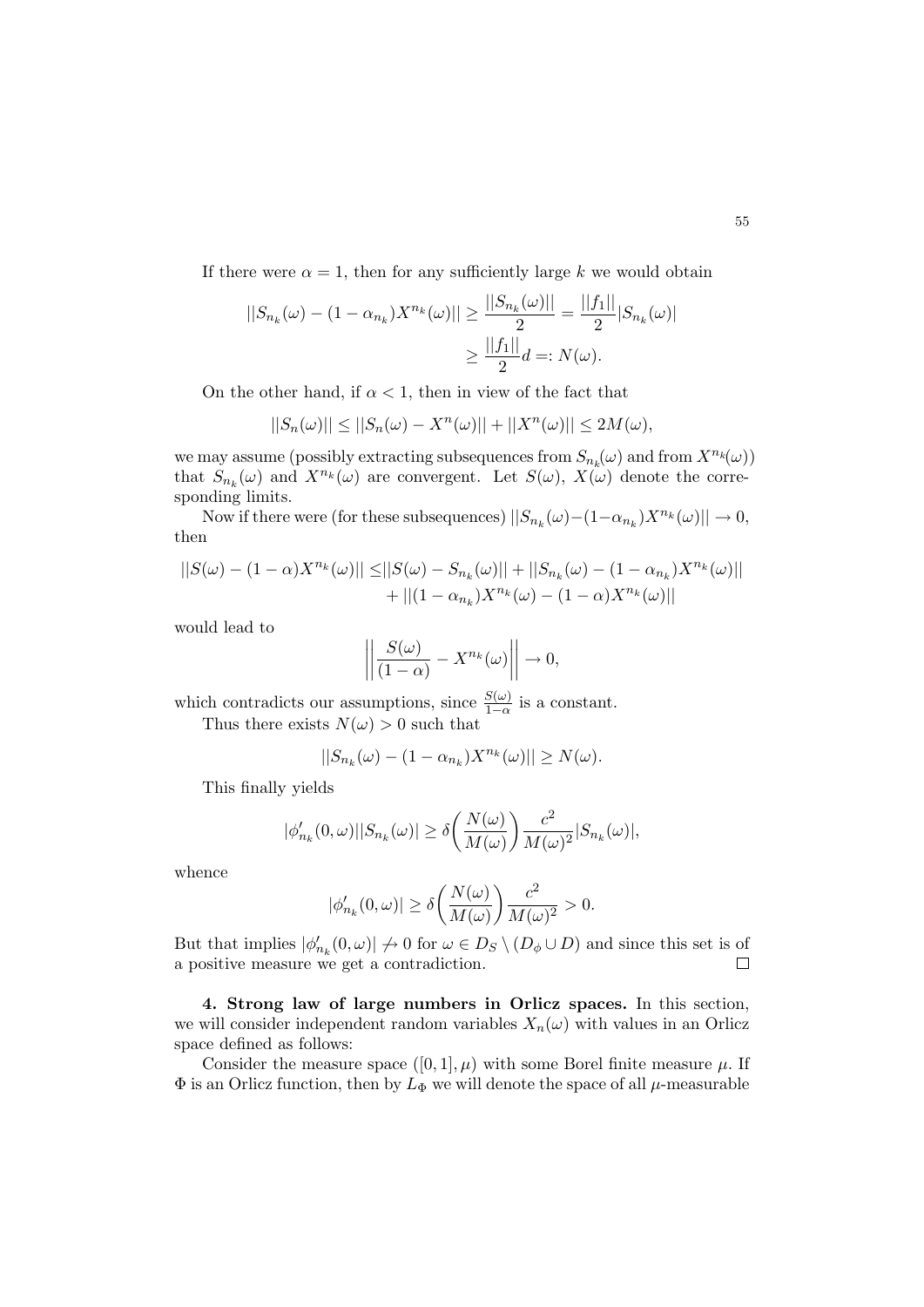functions  $f : [0, 1] \to \mathbb{R}$  such that  $\lim_{\lambda \to 0^+} \rho_{\Phi}(\lambda f) = 0$ , where  $\rho_{\Phi}$  is the modular defined by

$$
\rho_{\Phi}(f) := \int_0^1 \Phi(|f(\tau)|) d\mu(\tau).
$$

This obviously means that for some  $\lambda > 0$  there is  $\int_0^1 \Phi(|\lambda f(\tau)|) d\mu(\tau) < +\infty$ . Under some assumptions on  $\Phi$  this will be satisfied for all  $\lambda > 0$ . All the previously introduced definitions have their respectives analogues in this case too. The space  $L_{\Phi}$  with the norm  $\|\cdot\|_{\Phi}$  defined as earlier is a Banach space. Moreover, since  $\Phi$  is convex and tends to infinity when  $t \to +\infty$ ,  $L_{\Phi} \subset L_1$ . Actually, if  $\Phi(t) = t^p$  for some  $p > 1$ , then  $L_{\Phi} = L_p$ .

We now consider a function

$$
\varphi_n(t,\omega)=\frac{1}{n}\sum_{k=1}^n\rho_\Phi(|f_t-X_k(\omega)|)\ \ for\ t\in\mathbb{R},\omega\in\Omega,
$$

where  $f_t \equiv t$  is a constant function (constants obviously belong to  $L_{\Phi}$ ). As earlier, by  $S_n(\omega) \in L_{\Phi}$  we denote the point at which the convex function  $\varphi_n(\cdot,\omega)$  attains its minimum. Note that  $S_n(\omega)$  is a constant function.

From now on, assume that  $\Phi$  is of class  $\mathcal{C}^1$ . If we calculate the derivative of  $t \mapsto \varphi_n(t,\omega)$  (with  $\omega$  fixed), we obviously get

$$
\frac{d}{dt}\varphi_n(t,\omega) = \lim_{s \to t} \frac{\varphi_n(s,\omega) - \varphi_n(t,\omega)}{s - t}
$$

$$
= \int_0^1 \frac{1}{n} \sum_{k=1}^n \Phi'( |t - X_k(\omega)(\tau)|) \text{sgn}(t - X_k(\omega)(\tau)) d\mu(\tau).
$$

To be able to apply usual versions of the strong law of large numbers, we have to recall the following definitions (cf. [[6](#page-15-7)]):

DEFINITION 4.1. Let  ${X_n}$  be a sequence of X-valued random variables satisfying  $EX_n = 0$ .  $\{X_n\}$  is said to satisfy the strong law of large numbers if

$$
\frac{1}{n}\sum_{j=1}^{n}X_{j}\xrightarrow{1}0.
$$

To be able to show that  $\varphi'_n(0) \longrightarrow 0$  (which is crucial for our purposes), it would be enough to know that the variables  $X'_{k}(\omega) := \Phi'(X_{k}(\omega)) \text{sgn}(X_{k}(\omega))$ satisfy the strong law of large numbers. The first problem we meet is, however, the fact that  $X'_k(\omega)$  have their values in a function space. Then the problem is: under what kind of assumptions  $X'_k$  will satisfy the strong law of large numbers.

Observe that for  $L_p$  spaces,  $X'_k(\omega) \in L_q$  for  $q = \frac{p}{p-1}$  $\frac{p}{p-1}$  (cf. [[3](#page-15-0)]). We will need more preparatory work.

56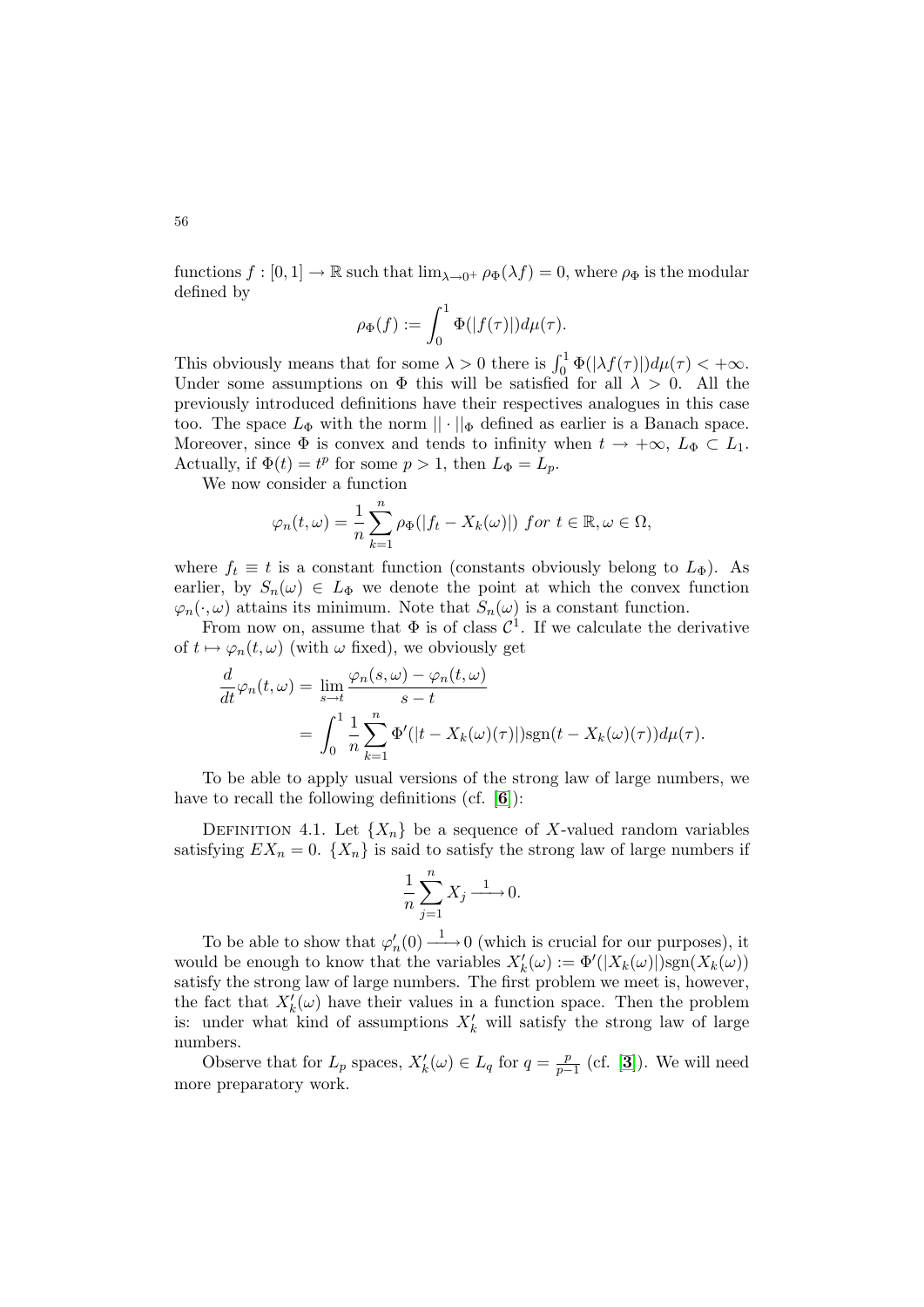Recall that a Rademacher sequence is a sequence  ${r_i}$  of independent random variables taking the values 1 and  $-1$  with probability 1/2. We take  $r_i$  on  $[0, 1].$ 

DEFINITION 4.2. A Banach space X is said to be of (Rademacher) type p for some  $1 \leq p < +\infty$  if there is a constant  $C > 0$  such that for all finite sequences  $\{x_i\}_1^n \subset X$ ,

$$
(\star) \qquad \qquad E\bigg|\bigg|\sum_{i=1}^n r_i x_i\bigg|\bigg|^p \leq C \sum_{i=1}^n ||x_i||^p.
$$

It is clear (by the triangle inequality) that every Banach space is of type 1. Besides, Khintchine's classic inequalities imply that the definition makes sense only for  $p < 2$ .

Equivalently, X is of type p with  $1 \leq p \leq 2$  if for any sequence  $\{x_i\}$  in X such that  $\{|x_i|\}\in l_p$  the series  $\sum_{i=1}^{\infty} r_i x_i$  converges a.e. (i.e. with probability 1) on [0, 1]. The equivalence follows from a closed graph argument (namely the inclusion of  $l_p(X) \subset C(X) := \{ \{x_i\}; \sum_i r_i x_i \text{ converges in probability} \}$  has a closed graph whenever  $X$  is of type  $p$ ).

Moreover, by the Kahane inequality, condition  $(\star)$  is equivalent to

<span id="page-12-0"></span>
$$
E\bigg|\bigg|\sum_{i=1}^n r_i x_i\bigg|\bigg|\leq \text{const.}\bigg(\sum_{i=1}^n ||x_i||^p\bigg)^{\frac{1}{p}}.
$$

Let us finally note that a Banach space of type p is also of type  $p' \leq p$  and that every Hilbert space is of type 2.

Then the following is true.

THEOREM 4.3. ([[6](#page-15-7)] Thm 2.1) Let  $1 \le p \le 2$ , then the strong law of large numbers holds for all sequences  $\{X_n\}$  of independent X-valued Radon variables satisfying

$$
EX_n = 0 \text{ and } \sum_{n=1}^{+\infty} \frac{E||X_n||^p}{n^p} < \infty
$$

iff the space  $X$  is of type  $p$ .

Recall that a Radon variable  $\xi$  is by definition a variable regular with respect to compact sets, i.e., for each  $\varepsilon > 0$  there is a compact K such that  $P(\xi \in K) \geq 1-\varepsilon$ . Equivalently, one may assume that the space X is separable.

Before we turn to proving the main theorem of this section we give an example to illustrate it.

EXAMPLE 4.4. Consider the following Orlicz function:  $\Phi_q(t) = e^{t^q} - 1$ , for  $q \geq 1$ . For  $f \in L_{\Phi_q}$  it is clear that  $\rho_{\Phi_q}(\lambda f) < \infty$  iff  $\int_0^1 e^{|f(t)|^q} d\mu(t) < \infty$ . Since  $|f|^q \leq e^{|f|^q}$ , then  $f \in L_q$ .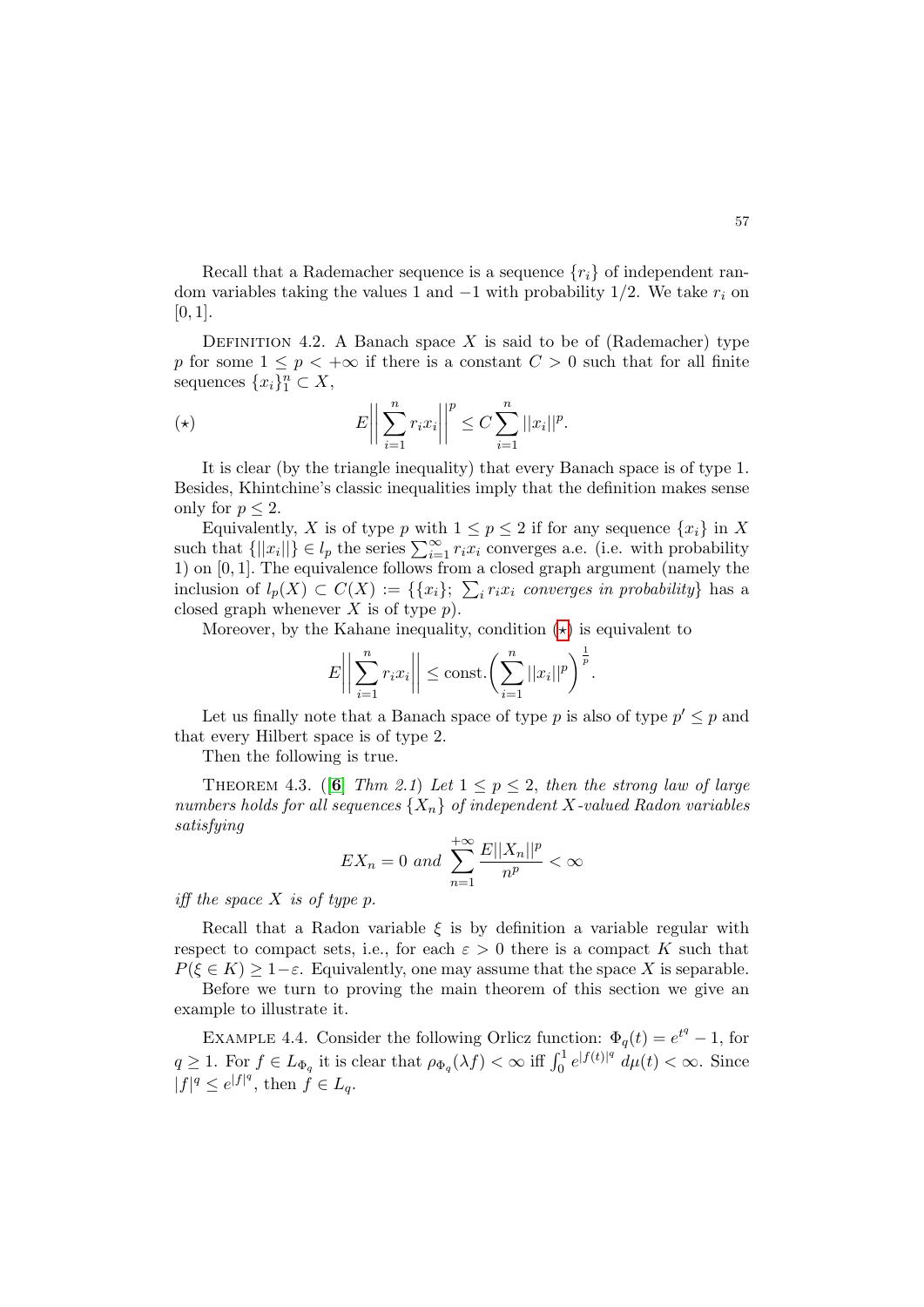We compute  $\Phi'_q(|f|)sgn(f) = q|f|^{q-1}e^{|f|^q}sgn(f)$  and so it is clear that it suffices to consider  $|f|^{q-1}e^{|f|^q}$  only. This obviously belongs to  $L_p$  for  $p=\frac{q}{q-1}$  $\frac{q}{q-1}$ . Thus,  $\Psi(t) := t^p$  is the Orlicz function sought for, if  $q > 1$ .

THEOREM 4.5. If  $X_1(\omega), X_2(\omega), \ldots$  are independent random variables with values in  $L_{\Phi}$  such that  $\rho_{\Phi}(X_k(\omega)) \leq M = M(\omega)$  for all k and if, moreover,

- (i)  $E(\Phi'_k(|X_k(\omega)(\tau)|)\text{sgn}(X_k(\omega)(\tau)))=0,$
- (ii) there is a Banach function space  $X$  of type p such that

$$
\Phi'(X_k(\omega))\text{sgn}(X_k(\omega)) \in X
$$

and

$$
\sum_{k=1}^{\infty} \frac{E||\Phi'(|X_k(\omega)|)||_X}{k^p} < +\infty,
$$

then  $\rho_{\Phi}(S_n(\omega)) \longrightarrow 0$ , where  $\varphi_n(t,\omega)$  is the function introduced at the beginning of this section and  $S_n(\omega)$  is its minimum point.

PROOF. Suppose that for some  $\omega$  there is a sequence  $n_k \to +\infty$  such that  $S_{n_k}(\omega) \nrightarrow 0$ . Then there exists  $d > 0$  such that  $|S_{n_k}(\omega)| \geq d$  for all k. Fix such  $\alpha > 0$  that  $\alpha d \geq 1$ . Then by Lemma [2.1](#page-2-1)

$$
\Phi\bigg(|S_{n_k}(\omega)|\alpha\frac{1}{\alpha}\bigg) \ge \alpha|S_{n_k}(\omega)|\Phi\bigg(\frac{1}{\alpha}\bigg)
$$

whence

$$
\rho_{\Phi}(|S_{n_k}(\omega)|) \geq \Phi\left(\frac{1}{\alpha}\right) \alpha \int_0^1 |S_{n_k}(\omega)| d\mu(\tau)
$$

$$
= \Phi\left(\frac{1}{\alpha}\right) \alpha |S_{n_k}(\omega)| \mu([0,1])
$$

$$
\geq \Phi\left(\frac{1}{\alpha}\right) \alpha d\mu([0,1]) > 0,
$$

since  $S_{n_k}$  is a constant function on [0,1].

Thus  $S_n(\omega) \nrightarrow 0$  implies  $\rho_{\Phi}(|S_n(\omega)|) \nrightarrow 0$ . On the other hand, if  $S_n(\omega) \nrightarrow 0$ , then  $\Phi(|S_n(\omega)|) \to 0$  (by continuity), and so

$$
\int_0^1 \Phi(|S_n(\omega)|) d\mu(\tau) \to 0,
$$

that is  $\rho_{\Phi}(|S_n(\omega)|) \to 0$ . In other words  $S_n(\omega) \longrightarrow 0$  iff  $\rho_{\Phi}(|S_n(\omega)|) \longrightarrow 0$ . Hence we only need to show that  $S_n(\omega) \longrightarrow 0$ .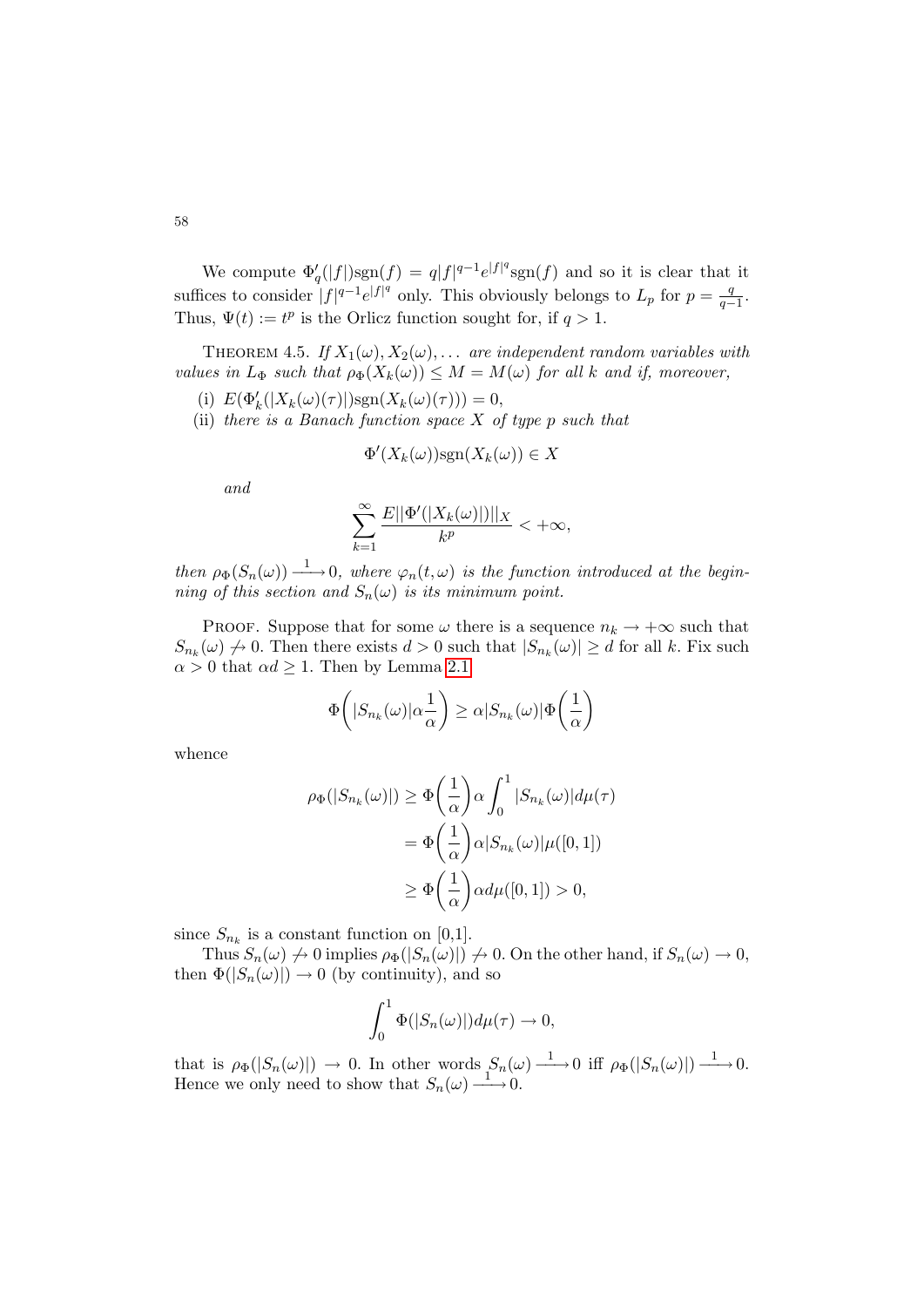Applying a standard argument, in view of the convexity of  $\varphi_n$  and computations similar to those of Lemma [2.2,](#page-2-2) we obtain

$$
\frac{2\rho_{\Phi}(|\frac{S_n(\omega)}{2}|)\delta_M(|S_n(\omega)|)}{|S_n(\omega)|}\leq |\varphi_n'(0,\omega)|.
$$

So if  $\omega \in \Omega$  is such that  $S_n(\omega) \nrightarrow 0$ , there is a subsequence  $n_k \rightarrow +\infty$  and a constant  $d = d(\omega) > 0$  such that  $|S_{n_k}(\omega)| \geq d$ .

Now

$$
\frac{2\rho_{\Phi}\left(\frac{|S_{n_k}(\omega)|}{2}\right)\delta_M(|S_{n_k}(\omega)|)}{|S_{n_k}(\omega)|} \geq 2\frac{\delta_M(d)}{|S_{n_k}(\omega)|}\int_0^1 \Phi\left(\frac{|S_{n_k}(\omega)|}{2}\right)d\mu
$$

$$
\geq 2\frac{\delta_M(d)}{|S_{n_k}(\omega)|}\Phi\left(\frac{|S_{n_k}(\omega)|}{2}\right)\mu([0,1]),
$$

since the integrand is a constant.

Choose now  $\alpha > 0$  such that  $\frac{\alpha d}{2} \geq 1$ . Then

$$
\Phi\left(\frac{|S_{n_k}(\omega)|}{2}\right) = \Phi\left(\frac{1}{\alpha}\alpha \frac{|S_{n_k}(\omega)|}{2}\right) \ge \alpha \frac{|S_{n_k}(\omega)|}{2} \Phi\left(\frac{1}{\alpha}\right)
$$

by Lemma [2.1.](#page-2-1)

Finally we obtain

$$
|\varphi_{n_k}'(0,\omega)| \ge 2 \frac{\delta_M(d)}{|S_{n_k}(\omega)|} \alpha \frac{|S_{n_k}(\omega)|}{2} \Phi\left(\frac{1}{\alpha}\right) \mu([0,1]) = \delta_M(d) \alpha \Phi\left(\frac{1}{\alpha}\right) \mu([0,1]) > 0,
$$
  
whence  $\varphi_n'(0,\omega) \nrightarrow 0$ . But as  $\varphi_n'(0,\omega) \xrightarrow{1} 0$  (cf. our assumptions), we get  
 $S_n(\omega) \xrightarrow{1} 0$ .

To get a full counterpart of Proposition 2 from [[3](#page-15-0)], we now consider the convex function

$$
\psi_n(f,\omega) := \frac{1}{n} \sum_{k=1}^n \rho_{\Phi}(f - X_k(\omega)), \quad \text{for } f \in L_{\Phi}, \omega \in \Omega.
$$

It is (when we fix  $\omega$ ) the distance (computed in the sum of modulars) from the point  $(X_1(\omega),...,X_n(\omega)) \in (L_{\Phi})^n$  to the diagonal. Thus there exists the unique  $S_n(\omega) \in L_{\Phi}$  realizing the minimum of  $\psi_n(\cdot, \omega)$  (in this case it may be non-constant).

It is clear that if by  $\widetilde{S}_n(\omega)(\tau)$  we denote the minimum point of the strictly convex function

$$
\widetilde{\psi}_n(\tau,\omega) \colon \mathbb{R} \ni t \mapsto \frac{1}{n} \sum_{k=1}^n \Phi(|t - X_k(\omega)(\tau)|) \in \mathbb{R},
$$

then  $\widetilde{S}_n(\omega) = S_n(\omega)$  *µ*-almost everywhere on [0, 1].